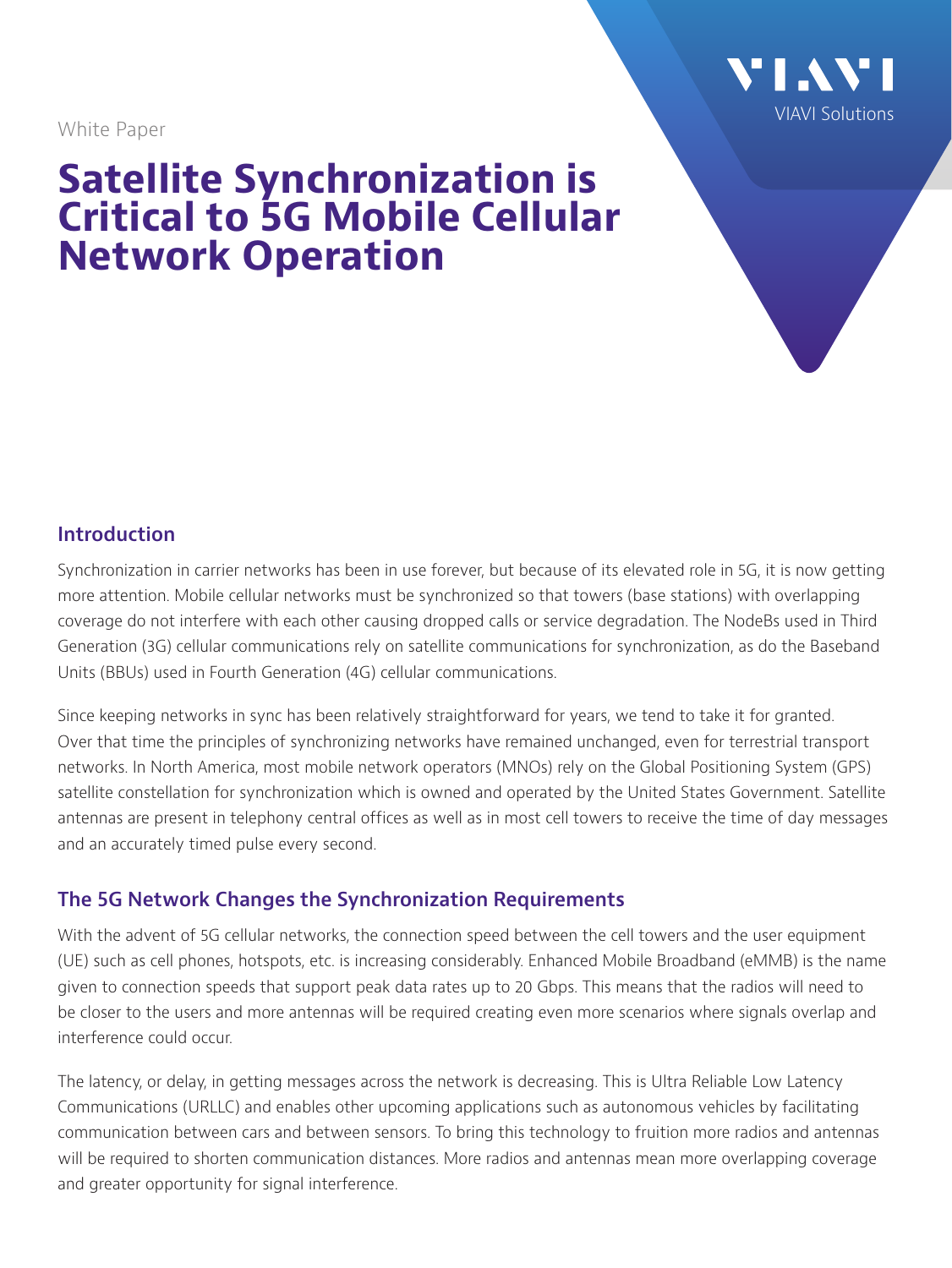Lastly, the number of devices that the network is supporting is increasing exponentially. For the Internet of Things (IoT) to occur, massive Machine Type Communications – mMTC – must be supported by the 5G cellular network. This implies that many more sub-frequencies will be in use to support the large number of devices communicating which will in turn increase the opportunity for signal interference. In order to minimize and even avoid interference, the timing and synchronizations techniques used in the cellular network will need to evolve to support the new 5G requirements. The time of day messages and the timing pulse received from the GPS satellite constellation will also be used differently.

As shown in Figure 1 below, in 3G and 4G cellular networks, satellite receivers are embedded in NodeBs and BBUs. These controllers take the time of day messages and propagate them over the air to UEs. They also take the accurately timed pulse received every second (1PPS) and use this to keep all cell towers frequency synchronized. 3G and 4G networks need line of site to only one satellite to frequency synchronize. 5G cellular networks use the same GPS satellites – up to 32 satellites worldwide depending on the number in service – that the 3G and 4G networks use, however they use them slightly differently. The time of day messages will still be received and sent over the air to UEs and the Distributed Units (DUs) which are the name of the controllers used in 5G networks. The DUs will also still use the 1PPS received from the satellite to stay frequency synchronized. However, the time of day messages will also have a second use. They will be used to keep overlapping cells phase synchronized to avoid interference. For this type of synchronization, line of sight to multiple satellites is required.



Figure 1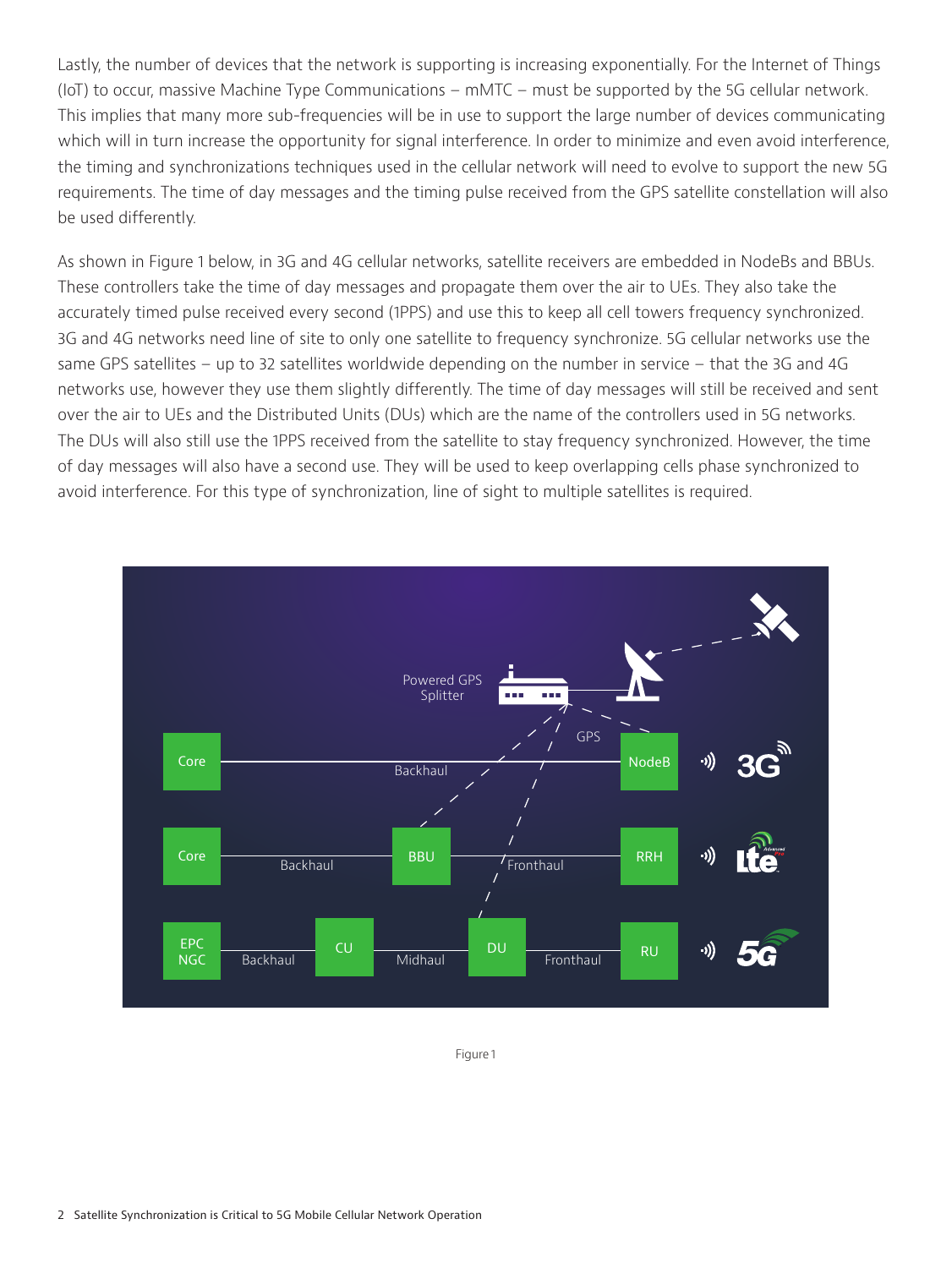#### **Frequency versus Phase Synchronization: What's the Difference?**

Figure 2 below shows two clocks or signals that are frequency aligned but not phase aligned. The amount of time (T1) it takes from the start to the end of the full 360° waveform is identical between both clocks. The waveforms can start at different points in time.



Figure 2

Figure 3 below shows two clocks or signals that are phase aligned as well as frequency aligned. Not only is the amount of time it takes from the start to the end of the full 360° waveform identical between both clocks, but they both start at the same time and end at the same time.

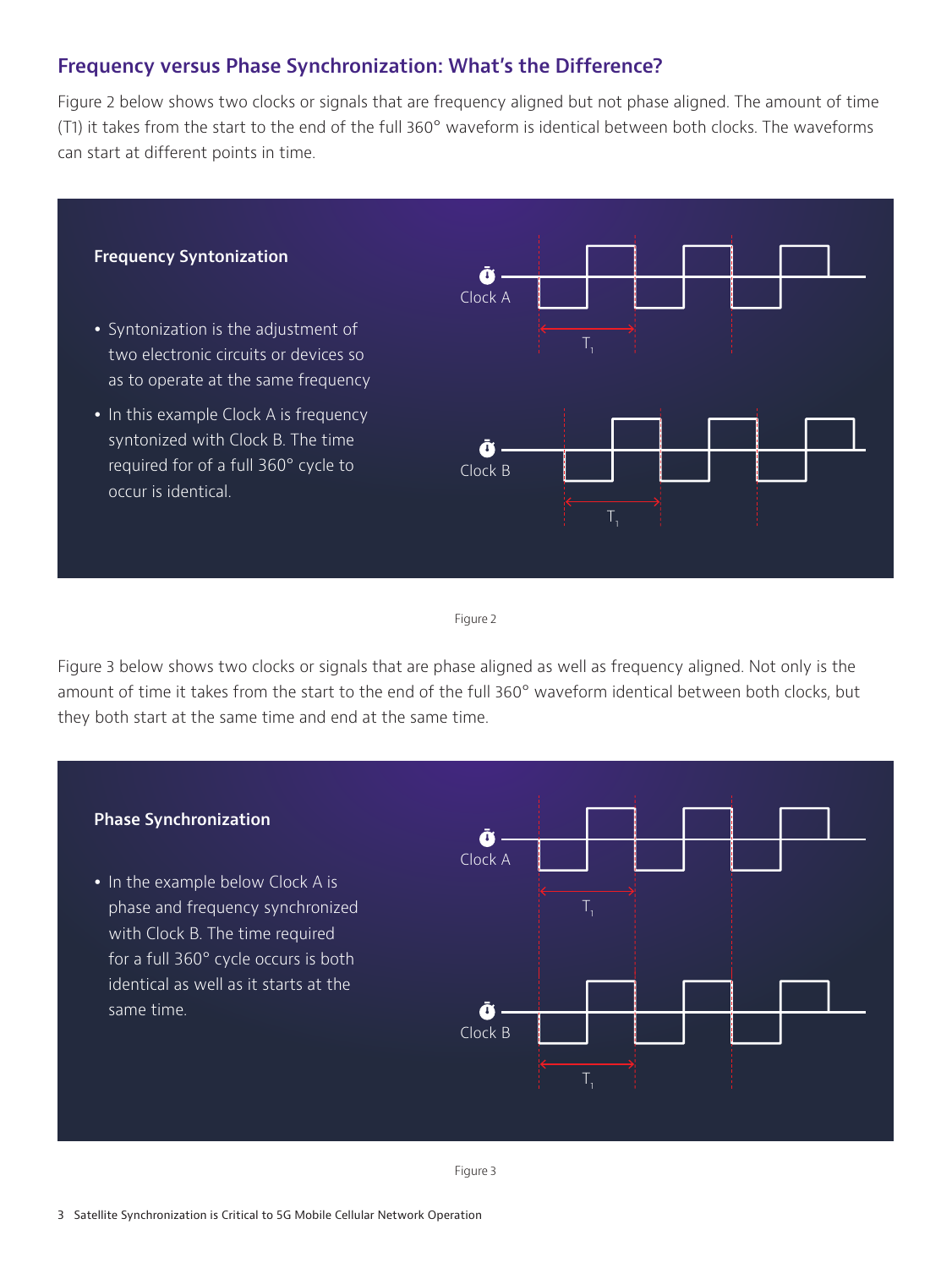## **Phase Synchronization is Achieved with Time Synchronization**

In the 5G network, if we need to phase synchronize overlapping cells, we need the network equipment to have access to the same time source. The same challenge is also present in a 4G network that uses LTE-TDD technology which also requires phase synchronization. In the United States (US) this time source is the Global Positioning System (GPS) satellite system. This implies all equipment needs to have the same concept of a shared global time. If all equipment knows the accurate and precise time of day then everyone can phase align their transmissions.

To fully understand the exact time of day at the satellite receiver, we need to be able to compensate for the delay between the time when the satellite sends the time of day message and when that message arrives at the satellite receiver. However, this becomes challenging because satellites are moving and not stationary above us.

The challenge is handled as follows. All satellites periodically transmit an Ephemeris. The Ephemeris of a satellite is a mathematical description of its orbit. All satellite receivers calculate an accurate position of where they are. This calculation is called conducting a Survey and uses a mathematical technique called trilateration which is similar in concept to triangulation. Once an accurate position is calculated, in other words once the Survey is complete, then you can compute the delay between the satellites and the satellite receiver to "correct" the time of day that was received.



Figure 4

To accurately perform this calculation and establish an accurate position, you need a minimum of four (4) satellites, as shown above in Figure 4. There are four (4) variables to account for – longitude, latitude, altitude and time, hence the need for four (4) satellites. The longer a survey runs the more accurate the position calculated will be. The more accurate the position of the satellite receiver the smaller the time error between cells and the lower the chance that overlapping cells will interfere with each other.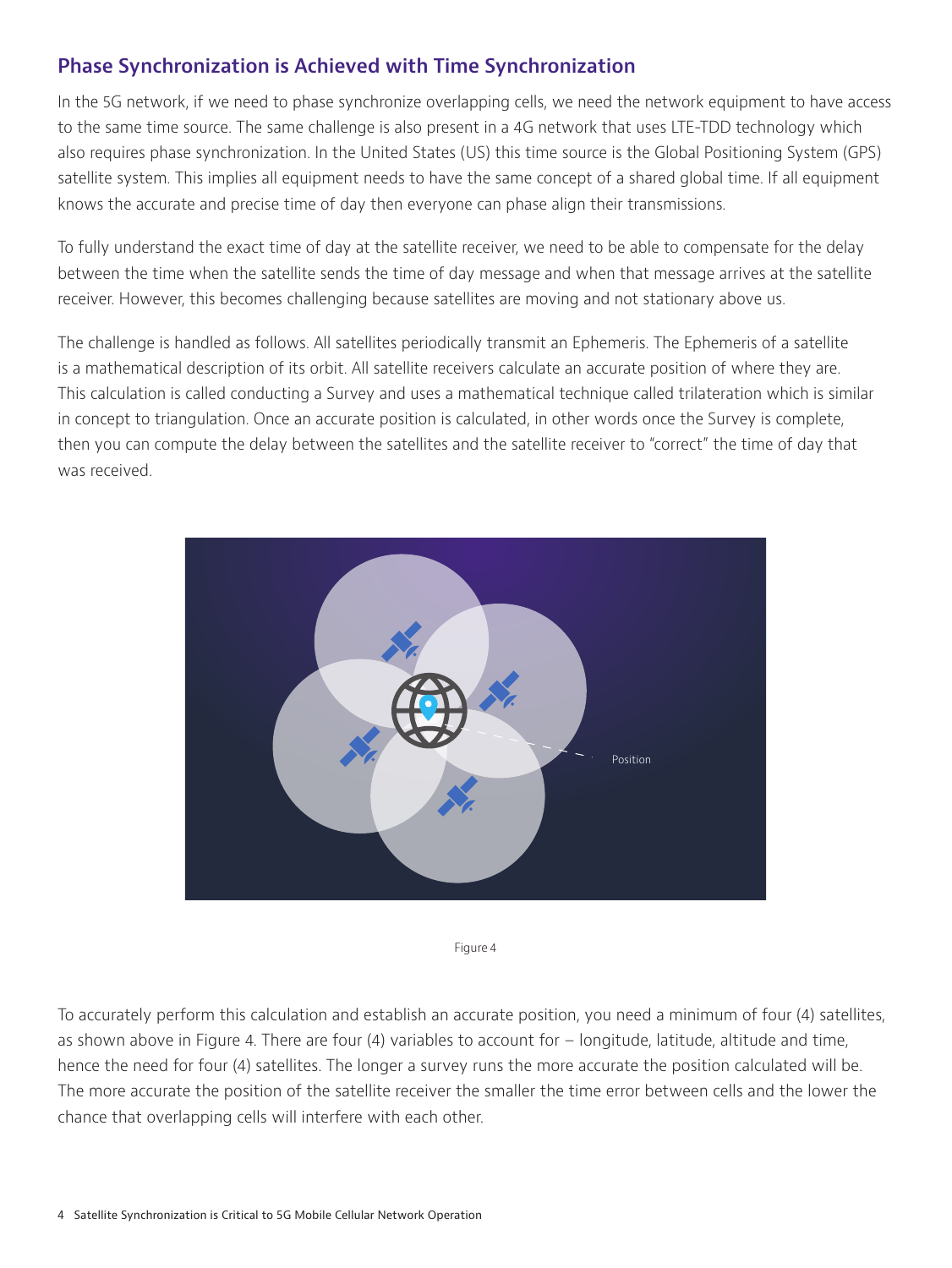## **Satellite Assisted Synchronization**

There are no specifications that govern the amount of time that four (4) satellites must be visible to a satellite receiver in a 5G network in order to complete a Satellite Survey that is sufficiently accurate for use for synchronization applications. Different equipment vendors will have different requirements based on their hardware and the algorithms they use.

Additionally, the location of the satellite antennas and receivers will vary. This means that in locations where satellite signals could be blocked, reflected and/or distorted such as in the centers of large cities with skyscrapers, the ability to receive a signal from four (4) different satellites will be challenging as shown in Figure 5. Conducting a Survey under these "urban canyon" conditions will require longer Satellite Survey times and/or more relaxed position accuracies if the network topology permits.





There are however numerous 3GPP and ITU-T specifications for maximum time error at different points of the 5G network as well as how to perform these measurements. These standards can be used to drive the level of position accuracy required at a specific location to ensure that time accuracy is not compromised to a point where synchronization is impossible.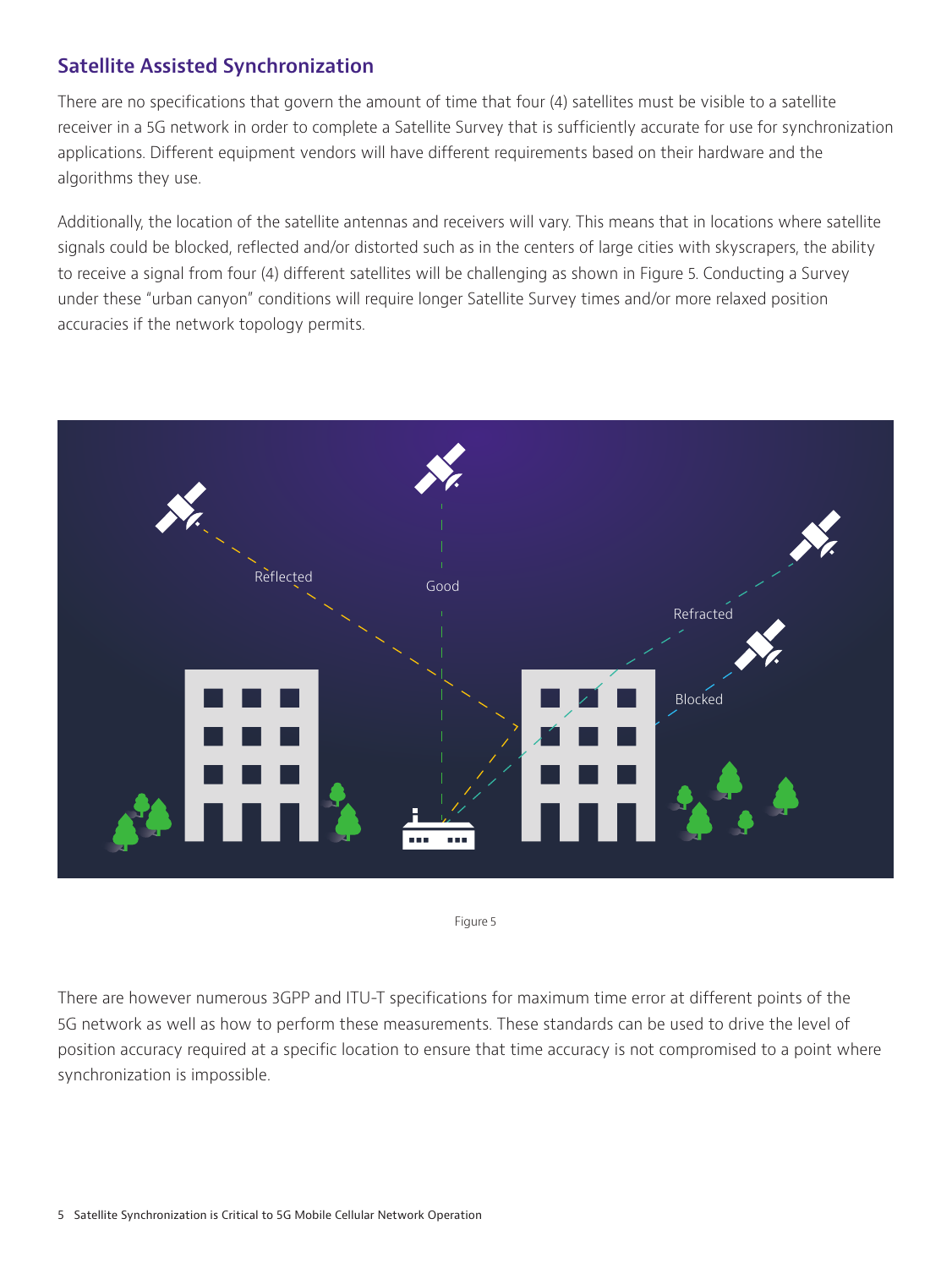## **Avoiding Synchronization Related Interference in 5G Networks**

If existing 3G and 4G satellite antenna installations are going to be reused and shared by the 5G network, then it makes sense to ensure that at least four (4) satellites are in continuous view over a 12-hour period in order to accommodate for different vendor equipment requirements. Remember that 3G and most 4G networks need only one satellite in order to be able to frequency synchronize while 5G networks need four (4) satellite to phase synchronize. The one exception would be 4G LTE-TDD networks which need to use phase synchronization in order to limit end-to-end time error under 1.5µs.

Why a 12-hour observation period? The typical orbital time of a GPS satellite is a little over 11 hours and 57 minutes. If you can continuously see four (4) satellites for 12 hours, then you know you will be able to see that many all the time. This will guarantee that a satellite receiver embedded in any vendor equipment will be able to run a Satellite Survey however long is needed until it's requirements are met.

Figure 6 below shows a Carrier to Noise Density Ratio (CNO) Map Spectrogram from a T-BERD/MTS-5800. The color of the quadrant in the sky map shows the average CNO Signal Strength measured from a satellite in the quadrant. The higher the number – in this case the greener the quadrant, the stronger the signal that is being received. Since this view is taken from a roof mounted antenna, most of the map is vibrant green. The black on the map is a sign that no satellites at all were measured in these quadrants.





For troubleshooting, the ability to pull up a quick sky plot and ensure that there are no obvious obstructions is ideal. By looking at a sky plot, and separately looking at a CNO signal strength bar graph, anyone can easily establish where an obstruction may reside or where a weak satellite signal is present.

Be mindful that weak satellite signals may be a sign of an obstruction. A weak signal is typically found where the signal received is either being refracted through an object or reflected after bouncing off one or more objects. Both refracted and reflected signals affect the accuracy of the Satellite Survey calculation.